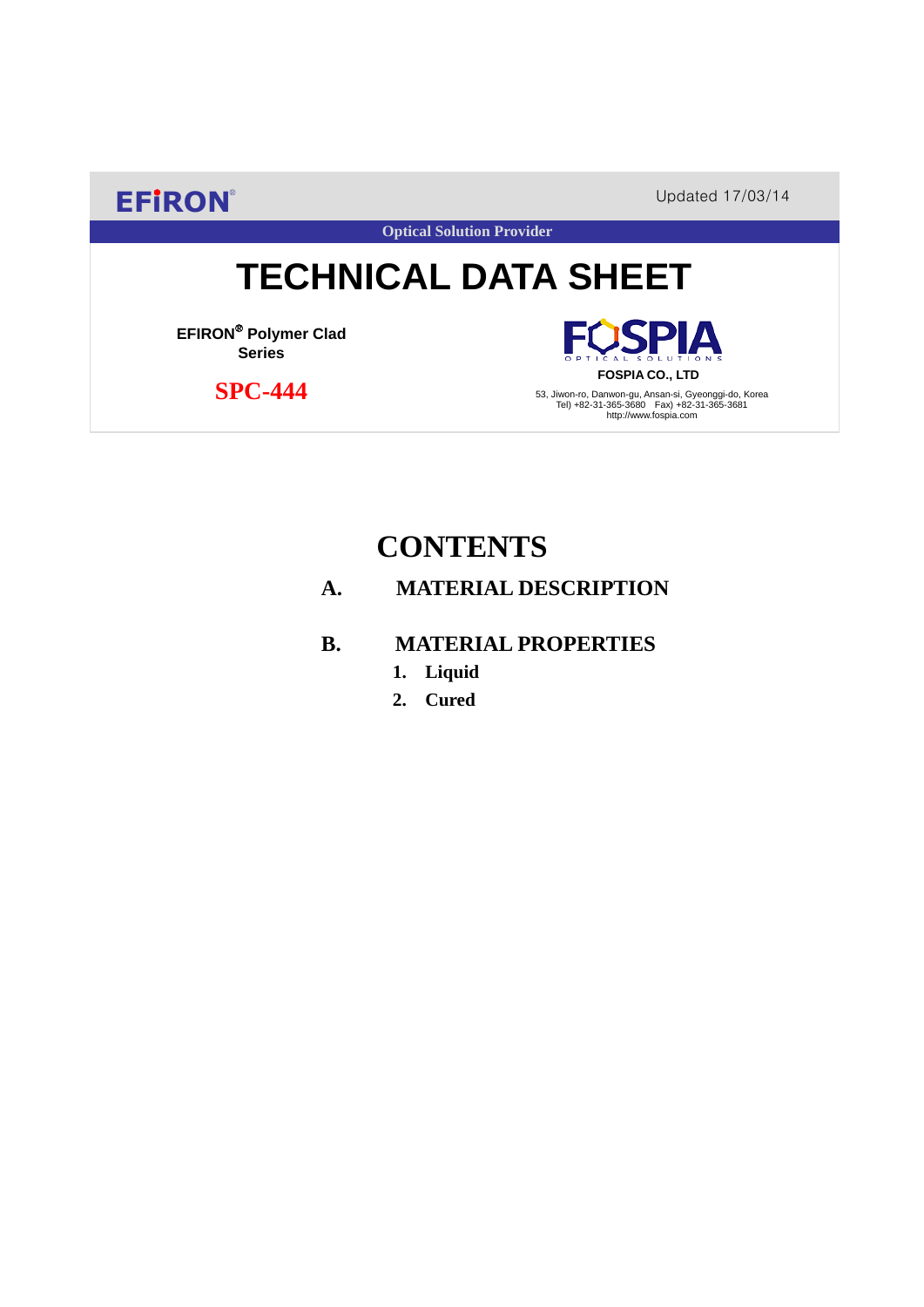## A. MATERIAL DESCRIPTION

EFIRON<sup>®</sup> SPC-444 coating is a radiation-curable acrylate useful for polymer cladding making processes. EFIRON<sup>®</sup> SPC-444 coating has suitable glass transition temperature, rapid cure property, non-yellowing, thermal resistance, high oxidative and hydrolytic (moisture) stability, which are required by optical fiber industry applications.

#### **1. CURING CONDITION**

Minimum UV dose of  $EPIRON^{\circledR}$  SPC-444 for complete cure is 1000 mJ/cm<sup>2</sup> under a nitrogen environment. However, the minimum dosage is heavily dependent upon the thickness of the PC layer.

#### **2. STORAGE**

 $EFINON^{\circledR}$  SPC-444 polymer cladding coating can polymerize under improper storage conditions. Store materials away from direct sunlight and presence of oxidizing agents and free radicals. Storage temperature range is between  $10^{\circ}$  to 30℃.

#### **3. PRECAUTION**

 $EFINON^{\circledR}$  SPC-444 polymer cladding coating materials can cause skin and eye irritation after contact. Therefore, avoid direct contact with these materials. If contact occurs, immediately rinse affected areas copiously with water.

#### **4. NOTES**

The information contained herein is believed to be reliable but is not to be taken as representation, warranty or guarantee and customers are urged to make their own tests.